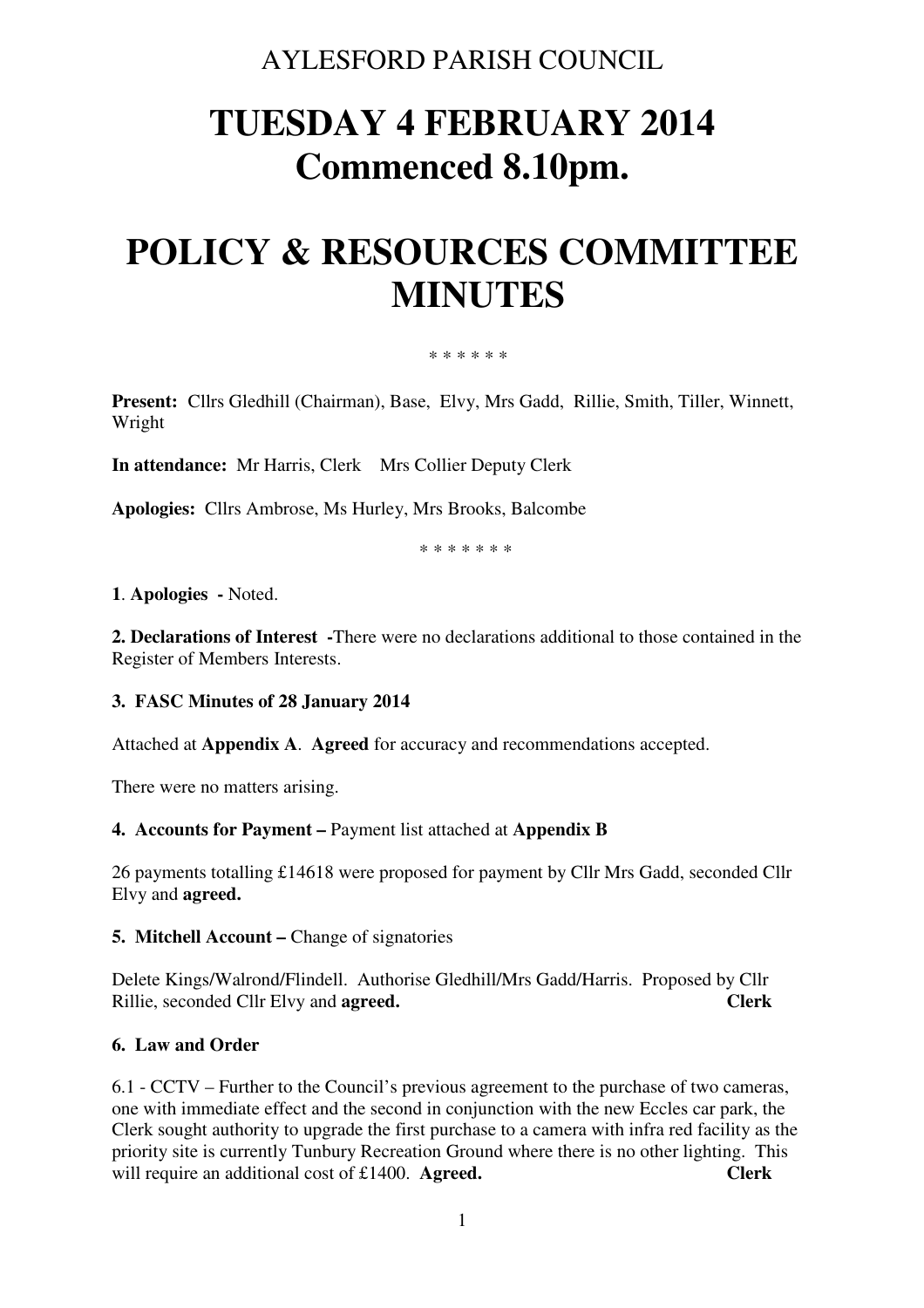6.2 - Meet the Commissioner and Chief Constable event – Wed 25 Feb – 6.30pm – Royal British Legion Industries. Cllr Gledhill will attend and will raise questions relating to the employment of Deputies to the Commission and their salaries; and publication of police numbers on our public open space signs.

6.3 – New Inspector for the Malling area has been appointed – Inspector Lea. Noted.

# **7. New Eccles Car Park**

Still awaiting contact from Trenport who have reported the delay is due to negotiations between Trenport and La Farge solicitors in respect of small area of land affected that was not handed over to Trenport at the time of sale. Clerk will continue to pursue.

## **8. Council Policy on Further Allotment Site/Recreational Land**

Land beyond Yoakley Land – Clerk awaiting contact from KCC to discuss.

## **9. Council Policy on Recreation Ground Use**

Now new logo is completed, work commencing on signage for all Parish owned open spaces. Awaiting police agreement/advice as to inclusion of police numbers on the signs.

**10. Rugby Club/Netball League -** No report to this meeting.

#### **11**. **Flood Defences**

Clerk is now au fait with the flood defence works in the village including the pumps which unfortunately failed over the weekend causing flooding in local gardens. Environment Agency have been asked to provide an additional pump for this weekend when tides and rainfall are again forecast to be high. Sandbag store has been replenished. New wheelbarrow to be purchased. **Clerk** 

Meeting with the EA to be arranged to assess the whole situation when the current emergency period is over.

## **12**. **Parish Council Website**

Clerk is continuing to research development of the Council website to incorporate more community focus and links.

## **13. Noticeboards**

Remedial work for leaking noticeboards has been requested from the manufacturer a number of times but has not been forthcoming. Looking at what can be done in house.

New A frame board purchased for outside Eccles shop. Previous one damaged.

## **14. Staffing**

Finance Officer resignation implications.

Michelle leaves to take up her new post as Clerk for Bearsted Parish Council mid February.

Melanie Randall commences week beginning 24 February.